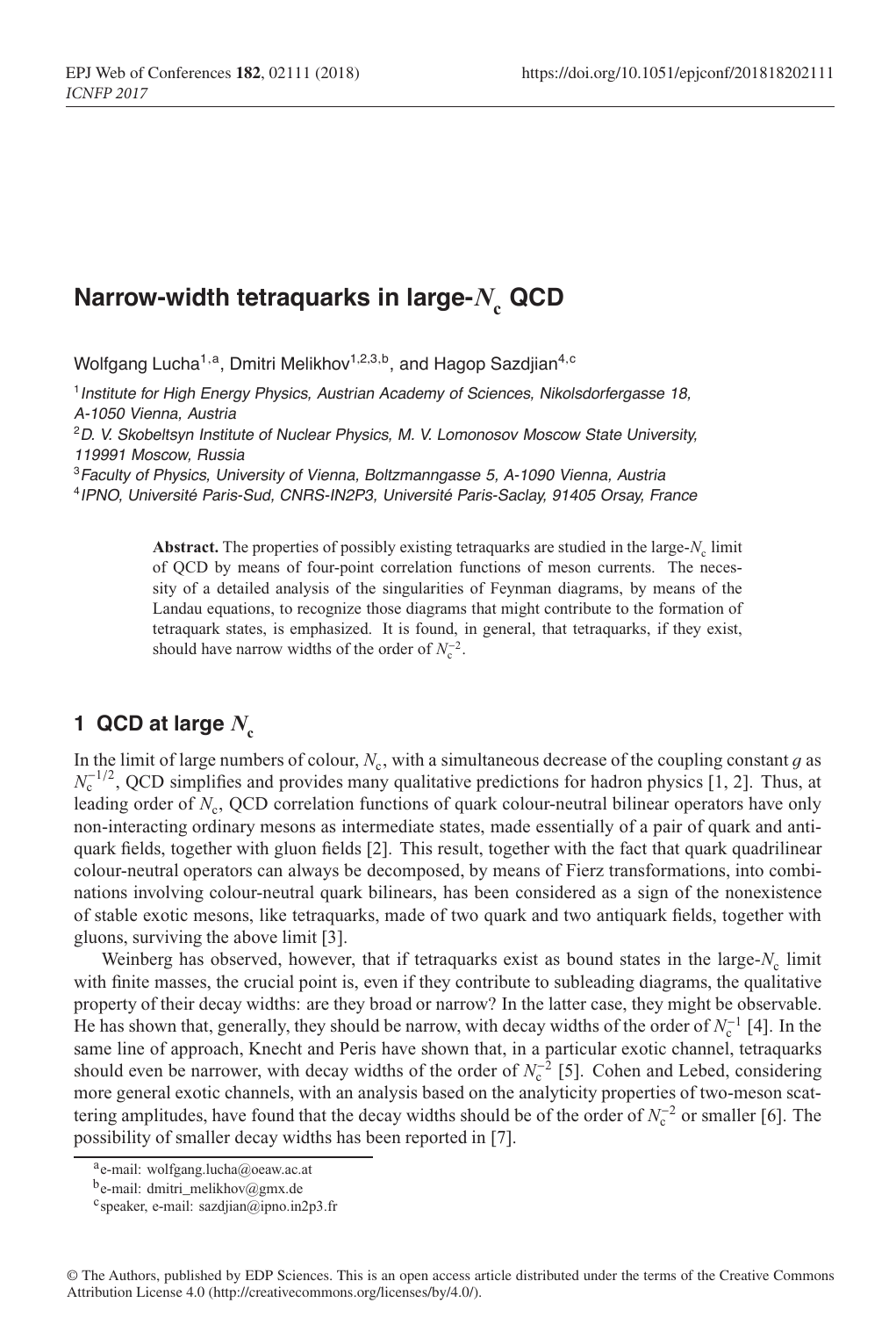## **2 Line of approach**

We study the properties of exotic and cryptoexotic tetraquarks through the analysis of meson-meson scattering amplitudes. Exotic tetraquarks are defined as containing four different quark flavours. Cryptoexotic tetraquarks contain three different quark flavours or less.

EPJ Web of Conferences and Conferences and Conferences and Conferences and Conferences and Conferences and Con

We consider four-point correlation functions of colour-singlet quark bilinears.

$$
j_{ab} = \overline{q}_a q_b,\tag{1}
$$

having a coupling with a meson *Mab*, made of an antiquark *a* and quark *b*:

$$
\langle 0|j_{ab}|M_{ab}\rangle = f_{M_{ab}}, \quad f_M \sim N_c^{1/2},\tag{2}
$$

where the large-*N<sub>c</sub>* behaviour of the coupling constant has also been outlined [2]. Spin and parity are not indicated in the above formulas and will be ignored in the subsequent analyses, since they are not relevant for the qualitative aspects of the problem.

We consider all possible *s*-channels where a tetraquark may be present. To be sure that a QCD Feynman diagram may contain, through a pole term, a tetraquark contribution, one has to check that it receives a four-quark (more precisely, two-quark and two-antiquark) contribution in its *s*-channel singularities, plus additional gluon singularities that do not modify the  $N_c$ -behaviour of the diagram.

If the tetraquark contains quarks and antiquarks with masses  $m_j$ ,  $j = a, b, c, d$ , then the diagram should have a four-particle cut starting at  $s = (m_a + m_b + m_c + m_d)^2$ . Its existence is checked with the use of the Landau equations [8, 9].

Diagrams that do not have *s*-channel singularities, or have only two-particle singularities (quarkantiquark), cannot contribute to the formation of tetraquarks at their  $N_c$ -leading order. They should not be taken into account for the  $N_c$ -behaviour analysis of the tetraquark properties.

An account of the present work can be found in [10].

#### **3 Exotic tetraquarks**

We consider the case of four distinct quark flavours, denoted 1,2,3,4, with meson currents

$$
j_{12} = \overline{q}_1 q_2, \quad j_{34} = \overline{q}_3 q_4, \quad j_{14} = \overline{q}_1 q_4, \quad j_{32} = \overline{q}_3 q_2,
$$
 (3)

and the corresponding scattering processes:

$$
M_{12} + M_{34} \to M_{12} + M_{34}, \quad \text{direct channel I,} \tag{4}
$$

 $M_{14} + M_{32} \rightarrow M_{14} + M_{32}$ , direct channel II, (5)

$$
M_{12} + M_{34} \rightarrow M_{14} + M_{32}, \quad \text{recombination channel}, \tag{6}
$$

called "direct channel I", "direct channel II" and "recombination channel", respectively.

In the case of "direct" channels, the corresponding four-point correlation functions are

$$
\Gamma_1^{\text{(dir)}} = \langle j_{12} j_{34} j_{34}^{\dagger} j_{12}^{\dagger} \rangle , \qquad \Gamma_{\text{II}}^{\text{(dir)}} = \langle j_{14} j_{32} j_{32}^{\dagger} j_{14}^{\dagger} \rangle . \tag{7}
$$

The leading and subleading Feynman diagrams for  $\Gamma_I^{(dir)}$  are represented in Fig. 1. Similar diagrams also exist for  $\Gamma_{II}^{(dir)}$ . It is understood that to each diagram there corresponds an infinite number of diagrams with insertions of gluon exchanges not changing the topology of the diagram and having the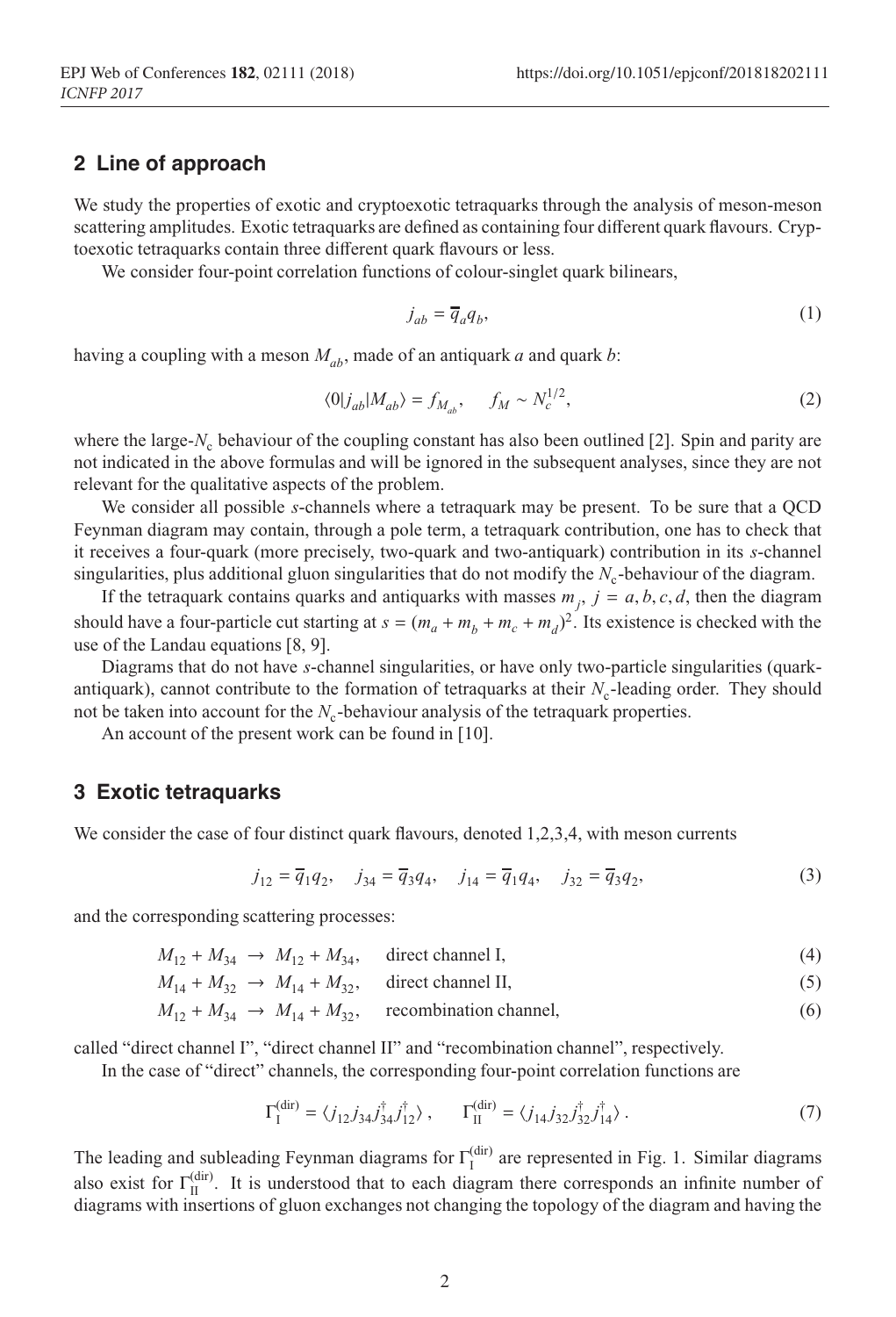

ICH 2017

**Figure 1.** Leading and subleading diagrams in the direct channel I of (7). Full lines represent quarks, curly lines gluons.

same *N<sub>c</sub>*-behaviour. It is the sum of such diagrams that may create singularities at the hadronic level, such as meson and/or tetraquark poles or two-meson cuts.

The leading behaviour of the direct-channel correlator functions is  $O(N_c^2)$ , while that of the subleading diagrams is  $O(N_c^0)$ . However, the leading diagrams (a) of Fig. 1 are disconnected and describe the propagation of two free ordinary mesons. It is only diagrams of the type (b) that may contribute to the scattering amplitude. On the other hand, analyzing, with the aid of the Landau equations, the structure of the singularities of diagrams (b) of Fig. 1, one finds that they have *s*-channel fourquark singularities, indicating that they may participate in the formation of tetraquark poles. One then deduces the behaviour of that part of the scattering amplitude that may come from a tetraquark intermediate state:

$$
\Gamma_{I,T}^{(dir)} = O(N_c^0), \qquad \Gamma_{II,T}^{(dir)} = O(N_c^0). \tag{8}
$$

For the "recombination" channel, the four-point correlation function is

$$
\Gamma^{\text{(recomb)}} = \langle j_{12} j_{34} j_{32}^{\dagger} j_{14}^{\dagger} \rangle. \tag{9}
$$

The leading and subleading diagrams are represented in Fig. 2.



**Figure 2.** Leading and subleading diagrams of the recombination channel (9).

In spite of appearences, diagrams (a) and (b) of Fig. 2 do not have *s*-channel singularities. Their singularities appear in the *u*- and *t*-channels and correspond there to one-meson intermediate-state contributions. Therefore, they cannot contribute to the formation of tetraquark states. Only diagram (c) has *s*-channel (four-quark) singularities and thus may receive contributions from tetraquark states. The contribution of a tetraquark to the correlation function is then

$$
\Gamma_T^{\text{(recomb)}} = O(N_c^{-1}).\tag{10}
$$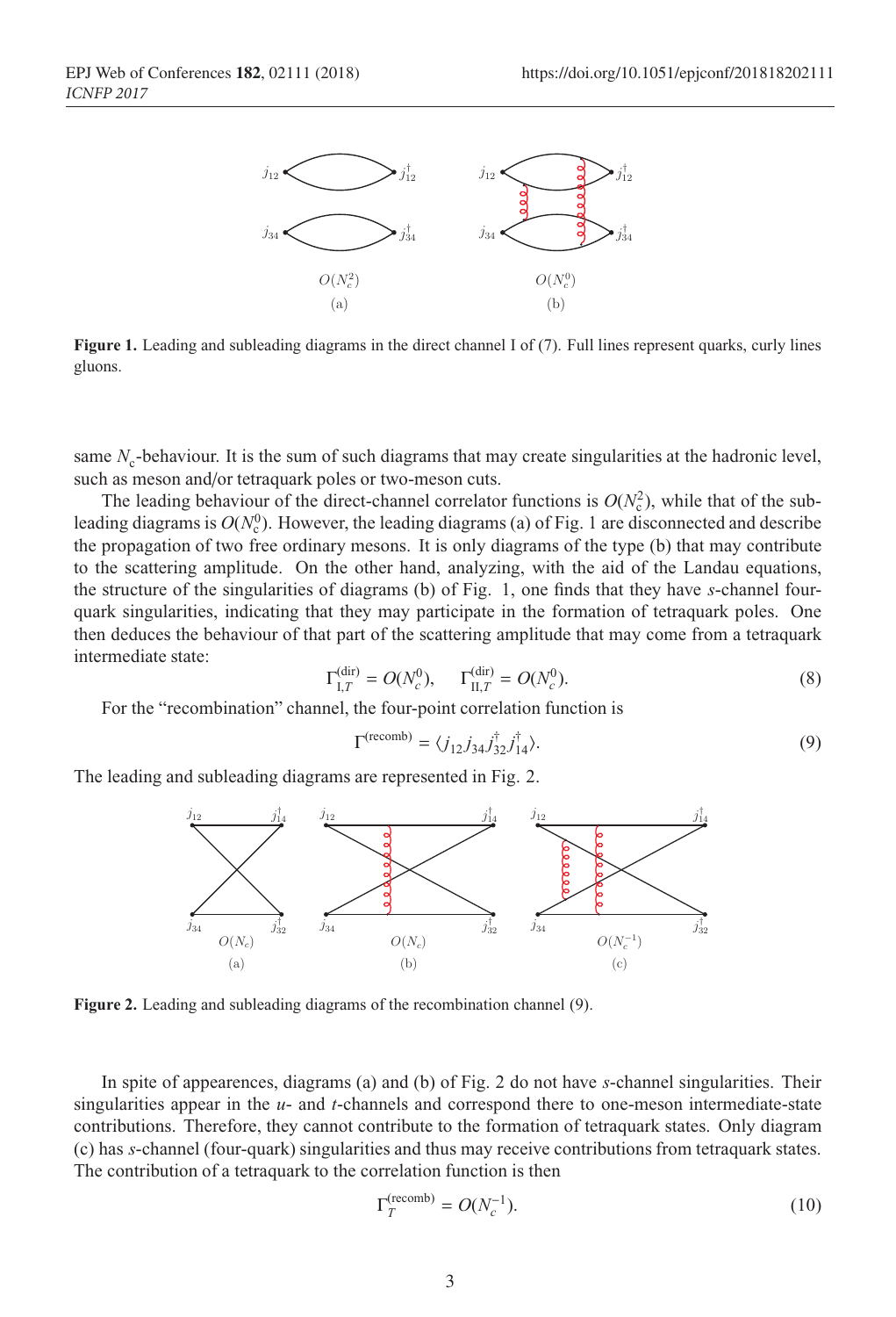The fact that the direct and recombination amplitudes have different behaviours in  $N_c$  [Eqs. (8) and (10)], implies that two different tetraquarks,  $T_A$  and  $T_B$ , each having different couplings to the meson pairs, are needed to accommodate both types of behaviour.

EPJ Web of Conferences and Conferences and Conferences and Conferences and Conferences and Conferences and Con

Factorizing in the correlation functions the external meson propagators and the related couplings with the currents [Eqs. (1) and (2)], one obtains for the tetraquark–two-meson transition amplitudes the following behaviours:

$$
A(T_A \to M_{12}M_{34}) = O(N_c^{-1}), \qquad A(T_A \to M_{14}M_{32}) = O(N_c^{-2}), \tag{11}
$$

$$
A(T_B \to M_{12}M_{34}) = O(N_c^{-2}), \qquad A(T_B \to M_{14}M_{32}) = O(N_c^{-1}).
$$
\n(12)

The total widths of the tetraquarks are

$$
\Gamma(T_A) = O(N_c^{-2}), \qquad \Gamma(T_B) = O(N_c^{-2}). \tag{13}
$$

The meson-meson scattering amplitudes at the tetraquark poles (leading contributions) are represented in Fig. 3.



**Figure 3.** Couplings of the tetraquarks to two-meson states in meson-meson scattering.

#### **4 Cryptoexotic tetraquarks**

We now consider the case of three distinct quark flavours, denoted 1,2,3, with meson currents

$$
j_{12} = \overline{q}_1 q_2, \quad j_{23} = \overline{q}_2 q_3, \quad j_{22} = \overline{q}_2 q_2.
$$
 (14)

The following scattering processes are considered:

$$
M_{12} + M_{23} \to M_{12} + M_{23}, \quad \text{direct channel I}, \tag{15}
$$

 $M_{13} + M_{22} \rightarrow M_{13} + M_{22}$ , direct channel II, (16)

$$
M_{12} + M_{23} \rightarrow M_{13} + M_{22}, \quad \text{recombination channel.} \tag{17}
$$

The direct channel four-point functions are

$$
\Gamma_{\text{I}}^{\text{(dir)}} = \langle j_{12} j_{23} j_{23}^{\dagger} j_{12}^{\dagger} \rangle, \qquad \Gamma_{\text{II}}^{\text{(dir)}} = \langle j_{13} j_{22} j_{22}^{\dagger} j_{13}^{\dagger} \rangle. \tag{18}
$$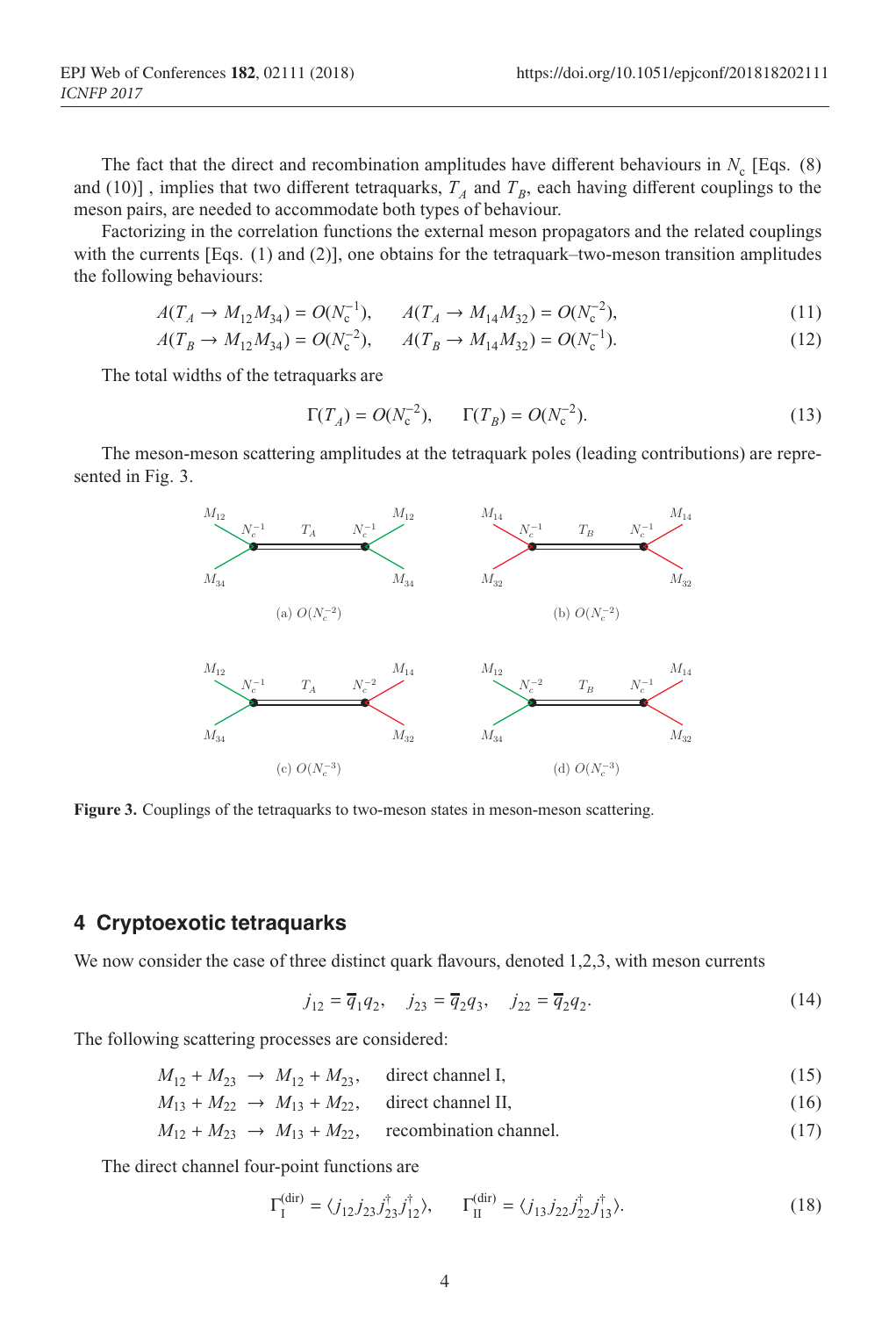

ICH 2017

**Figure 4.** Leading and subleading diagrams in the direct channel I of (18).

The leading and subleading diagrams of  $\Gamma_{\text{I}}^{(\text{dir})}$  are represented in Fig. 4. Diagram (b) receives contributions from one-meson intermediate states  $(M_{13})$ . Diagram (c) may receive contributions from tetraquark intermediate states. Diagram (d) describes, apart from the radiative correction phenomenon, a possible mixing of the meson  $M<sub>13</sub>$  with a tetraquark state. One deduces from diagram (c) the contribution of a candidate tetraquark state to the correlation function:

$$
\Gamma_{\mathrm{I},T}^{(\mathrm{dir})} = O(N_c^0). \tag{19}
$$

The leading and subleading diagrams of  $\Gamma_{II}^{(dir)}$  are similar to those of the exotic case [Eq. (7)] and are represented in Fig. 5. Diagram (b) may receive contributions from tetraquark intermediate states.



**Figure 5.** Leading and subleading diagrams of the direct channel II of (18).

One deduces the related contribution to the corresponding correlation function:

$$
\Gamma_{\text{II},T}^{\text{(dir)}} = O(N_c^0). \tag{20}
$$

The recombination-channel four-point correlation function is

$$
\Gamma^{\text{(recomb)}} = \langle j_{12} j_{23} j_{13}^{\dagger} j_{22}^{\dagger} \rangle. \tag{21}
$$

Its leading and subleading diagrams are represented in Fig. 6.

As in the exotic case, diagrams (a) and (b) do not have *s*-channel singularities and cannot contribute to the formation of tetraquark poles. Diagrams (c) and (d) do have *s*-channel four-quark singularities and thus may receive contributions from tetraquark intermediate states. One then deduces the related contribution to the correlator function:

$$
\Gamma_T^{\text{(recomb)}} = O(N_c^0). \tag{22}
$$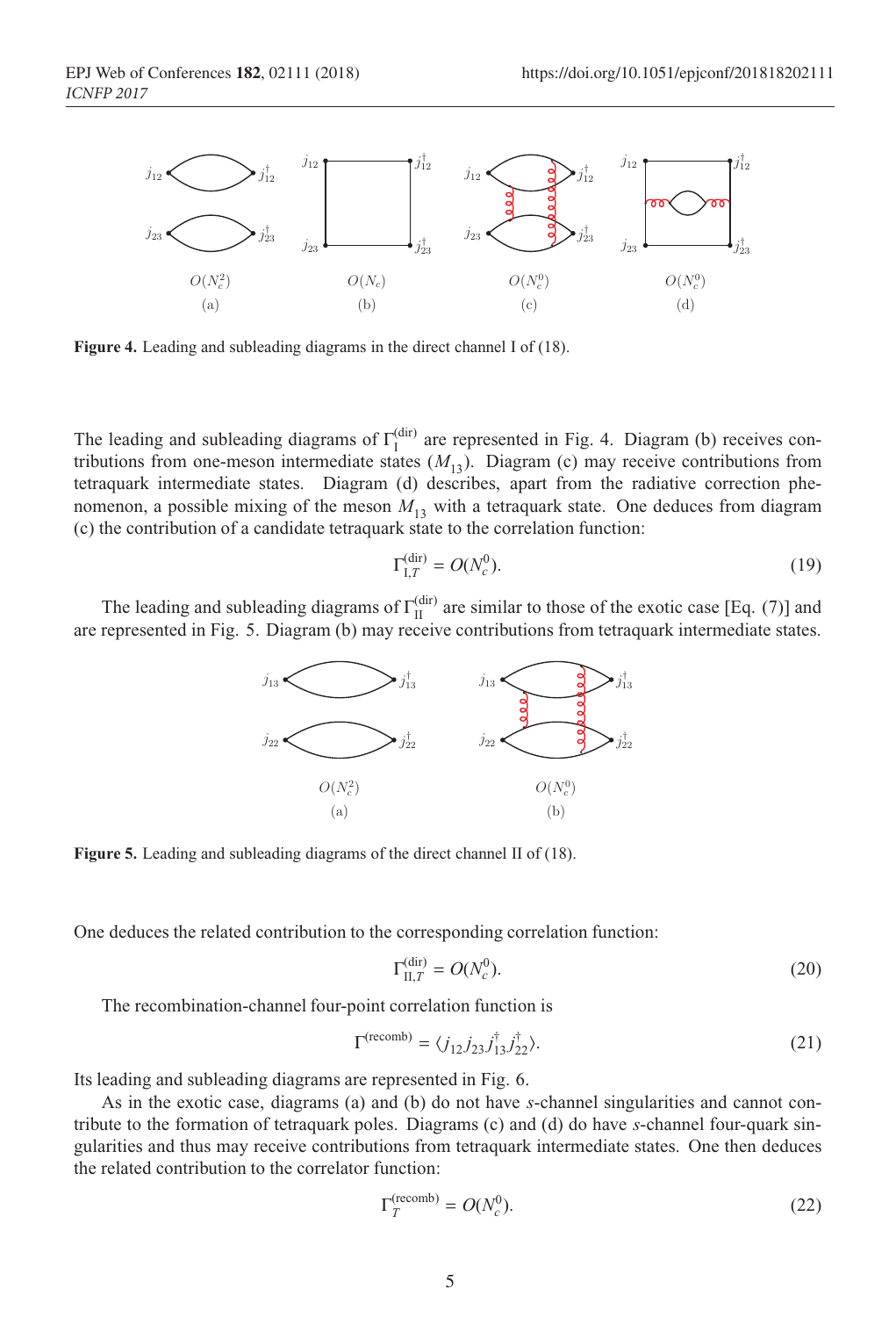

EPJ Web of Conferences and Conferences and Conferences and Conferences and Conferences and Conferences and Con

**Figure 6.** Leading and subleading diagrams of the recombination channel of (21).

In the present case, direct and recombination diagrams have the same  $N_c$ -behaviour. A single tetraquark *T* may accommodate all channels. The tetraquark–two-meson transition amplitudes are

$$
A(T \to M_{12}M_{23}) = O(N_c^{-1}), \qquad A(T \to M_{13}M_{22}) = O(N_c^{-1}).
$$
\n(23)

The total width of the tetraquark is

$$
\Gamma(T) = O(N_c^{-2}).\tag{24}
$$

The meson-meson scattering amplitudes at the tetraquark pole are represented in Fig. 7.



**Figure 7.** Couplings of the tetraquark to two-meson states in meson-meson scattering.

Possible mixings of tetraquarks with one-meson states, when allowed by the existing quantum numbers, are found to be of the order of  $N_c^{-1/2}$  and do not alter, at leading order, the results previously found.

The case of cryptoexotic channels with two quark flavours can be treated in a similar way as for three. One finds here additional diagrams to those in the case of three flavours; they do not modify, however, the main qualitative features of the tetraquarks obtained above.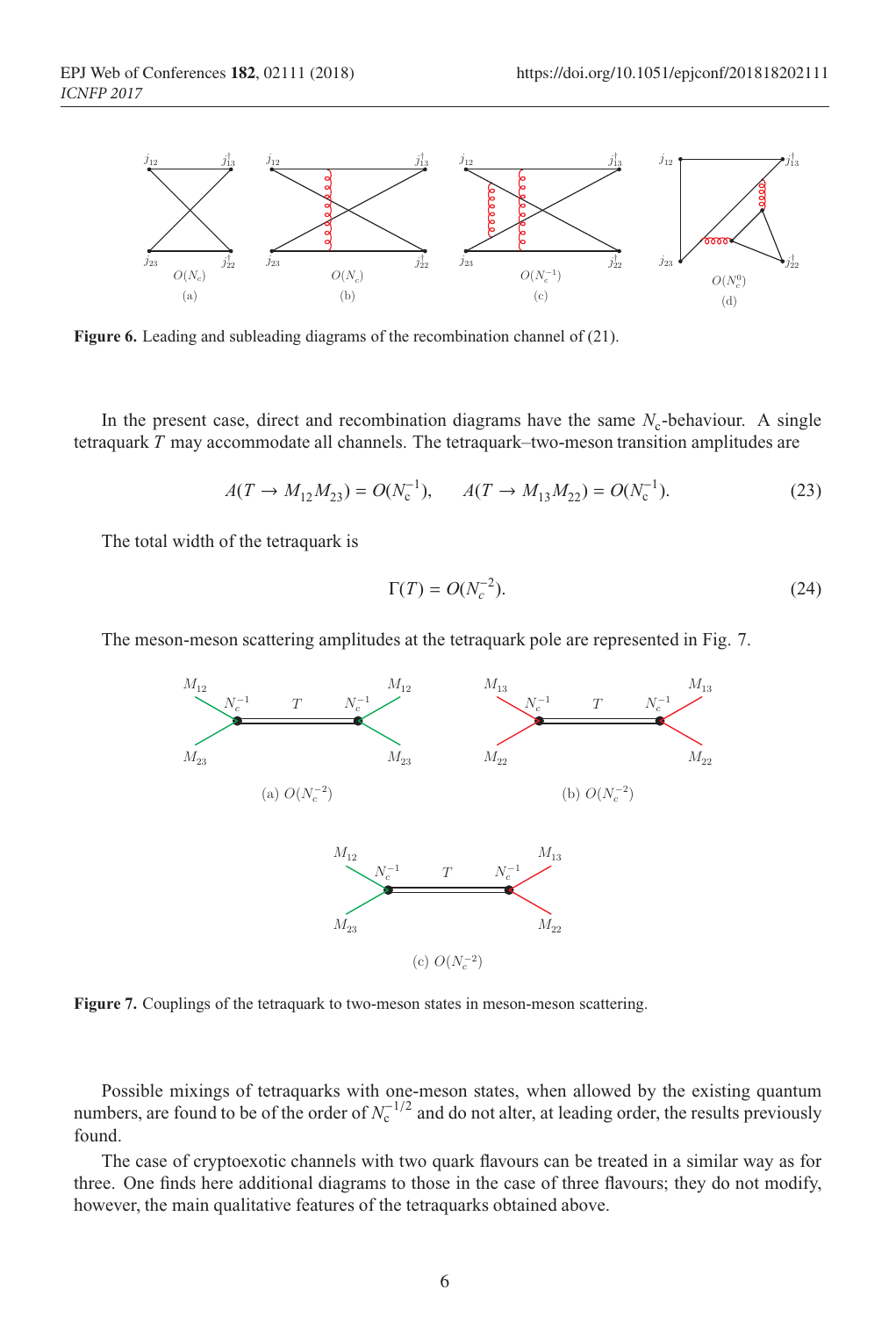## **5 Open-type channel**

In the case of three distinct quark flavours, denoted 1,2,3, one may also have the situation where the quark flavour 2, say, appears in two quark fields, rather than in a quark and an antiquark field. The meson currents are now

ICH 2017

$$
j_{12} = \overline{q}_1 q_2, \quad j_{32} = \overline{q}_3 q_2. \tag{25}
$$

The following scattering process is then considered:

$$
M_{12} + M_{32} \rightarrow M_{12} + M_{32}.
$$
 (26)

Here, the direct and recombination channels are identical. The corresponding four-point correlation function is

$$
\Gamma = \langle j_{12} j_{32} j_{32}^\dagger j_{12}^\dagger \rangle. \tag{27}
$$

The leading and subleading diagrams are represented in Fig. 8.



**Figure 8.** Leading and subleading diagrams of the correlation function (27).

Only diagram (c) contains *s*-channel four-quark singularities and may receive contributions from tetraquark intermediate states. The tetraquark–two-mesontransition amplitude and the tetraquark total width have, respectively, the following behaviours:

$$
A(T \to M_{12}M_{32}) = O(N_c^{-1}), \quad \Gamma(T) = O(N_c^{-2}).
$$
\n(28)

The meson-meson scattering amplitude at the tetraquark pole is represented in Fig. 9.



**Figure 9.** Coupling of the tetraquark to two-meson states in meson-meson scattering.